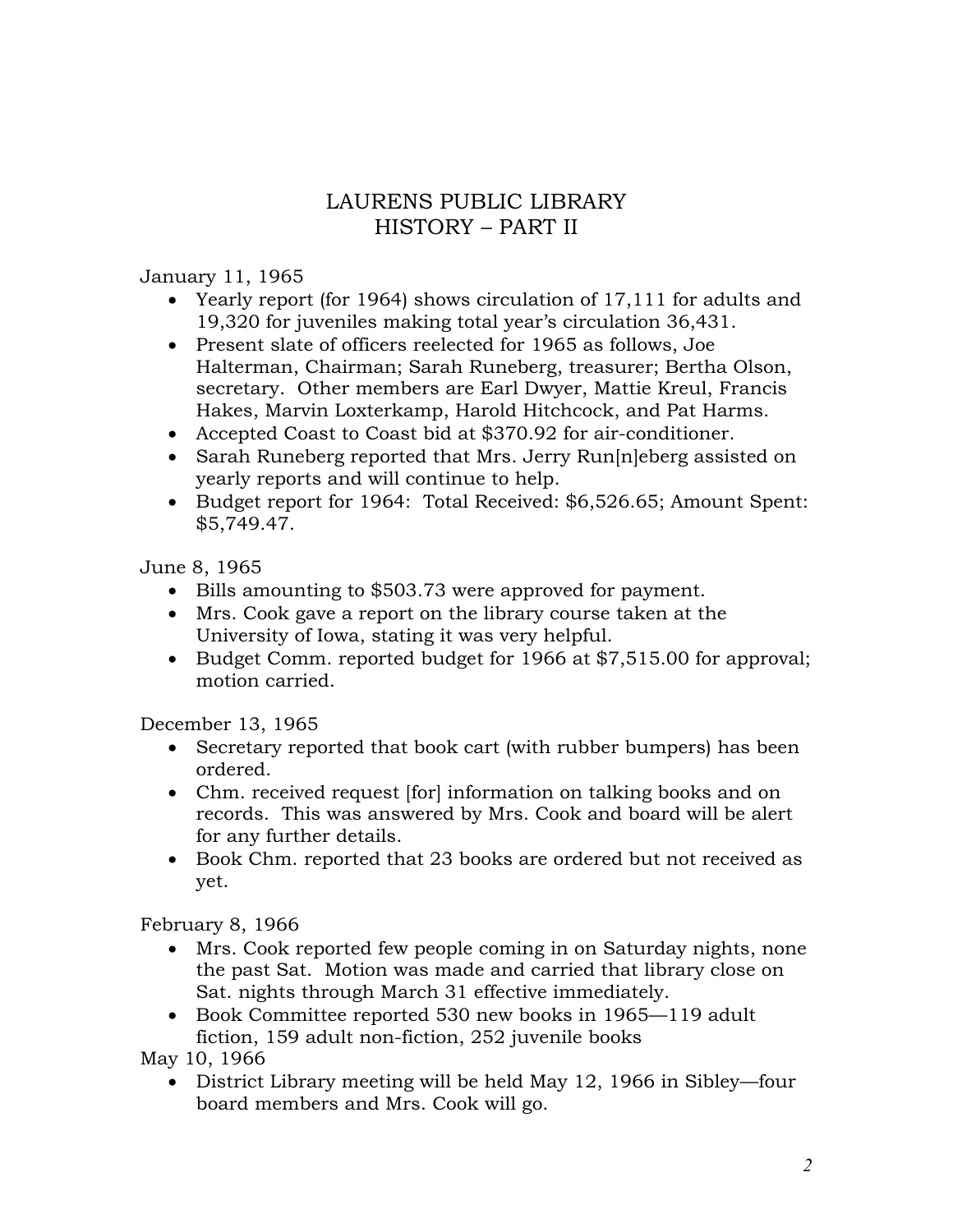- Received from Swan Lake Twp--\$75.00.
- Total spent for the year \$1,948.59.

October 13, 1966

- Salesman for the World Book Encyclopedia met with the Board. A set in library binding was ordered at the cost of \$127.50.
- Marvin Loxterkamp stated that he had talked with Father Ortman about use of old books and he will send them to a mission. Mrs. Cook said she sends some novels to Farm Bureau women in Aryshire who maintain a reading room.

February 16, 1967

- Moved and carried that the insurance amount be raised to \$20,000 on building and \$20,000 on contents.
- Mrs. Cook told the board of change in requests coming into the library. She is giving more help to students in college on children's literature and aided [in] the listing of books for school library in Aryshire; thus, her library course training in Iowa City is showing value.

May 9, 1967

- Pat Harms reported good service from Baker and Taylor (on book orders) and asked for book titles to be added to library.
- Hersom Construction will repair the broken step at the entrance to the library.

October 10, 1967

- Bills approved for payment amounted to \$697.07
- It was noted that Frances Hakes has been a member of the board for 40 years, serving as president for 12 of those years. She was duly congratulated.

November 14, 1967

 Mrs. Fitzgerald asked that the Head Start children be allowed to come to library one morning a week. Due to library being closed at that hour, was decided to suggest they come once a month while Theone Harris (Children's Librarian) is in the library.

February 13, 1968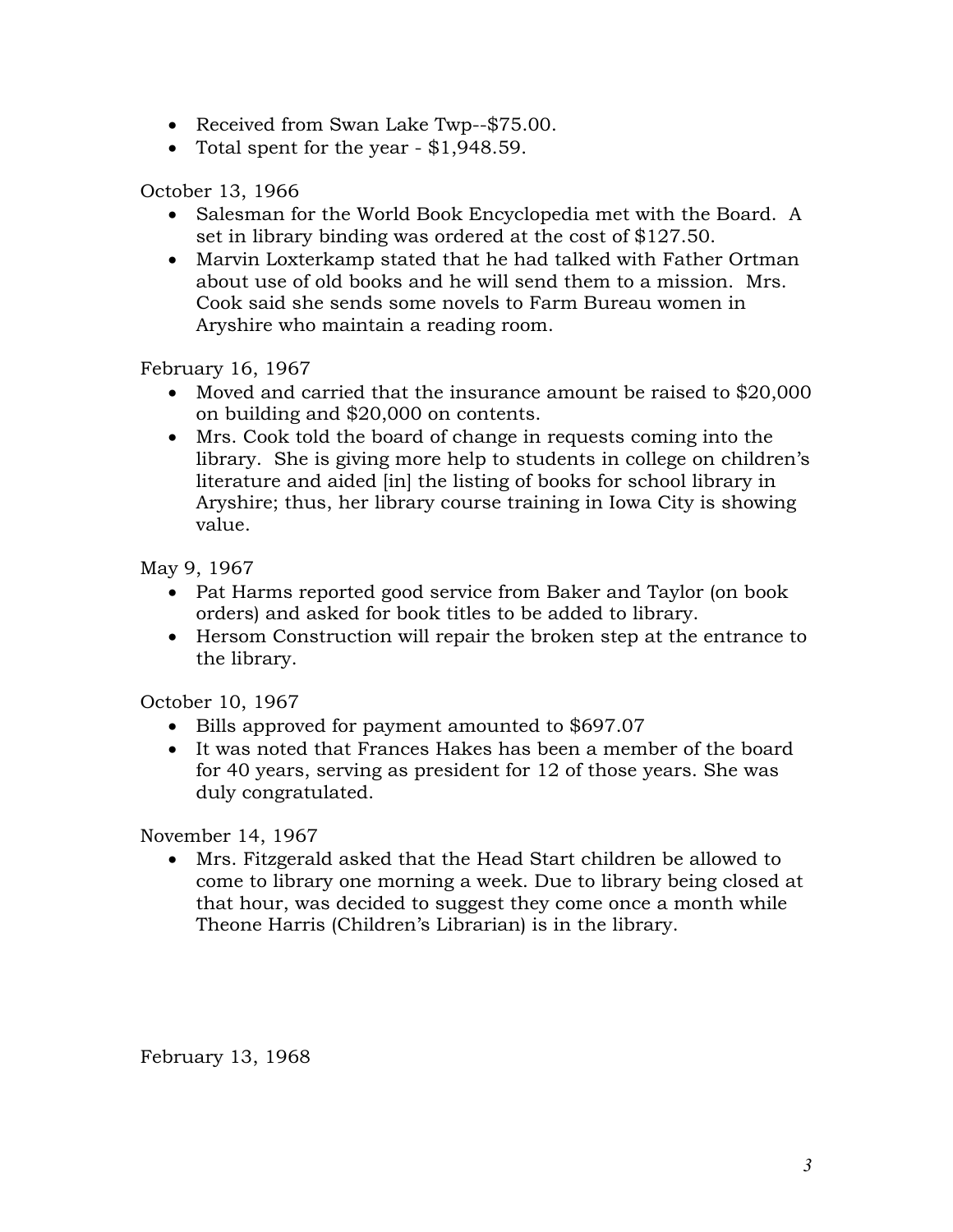- Chairman Halterman officially welcomed new board member Evelyn Pitluck to complete unexpired term of Sarah Runeberg to January 1972.
- Communication received from Mrs. Coffin thanking board for remembering her on her 90th birthday.
- Mrs. Tanner, Regional librarian met with the board discussing cooperative book plan. One advantage of the plan is interlibrary loan of expensive or seldom used books; another is book exchange of books not circulating; a third advantage is 38-40% discount on books bought; these books are completely cataloged and jacketed when our library receives them.
- Motion made and approved that this library be involved for one year in the amount of at least \$120 to Cooperative War Eagle Library located at Sheldon. (Copy of this agreement found in sleeve in the back of this binder.)

March 12, 1968

- Approved to pay \$600 to War Eagle Cooperative.
- Librarian report showed circulation of 2626 for February 1968.

April 9, 1968

 Mrs. Walker Alderton from Tucson, Ariz. would like to give library a portrait of her mother who was first president of Woman's Club and instrumental in starting the library, if agreeable to library.

May 14, 1968

 Mattie Kreul reported a reply letter from Mrs. Alderton stating she will be in Laurens next week and will contact Mattie regarding the oil painting of her mother.

June 13, 1968

- Received letter from Mrs. Erlieb accepting invitation from Laurens to host the1969 spring district library meeting.
- Approved to dispense with July and August board meetings, but approved paying for bills for those months.

September 4, 1968

- Library staff members (not librarian) requested salaries be increased to \$1.50 per hour. This was approved effective September 3, 1968.
- It was moved and carried to award interior painting contract for \$235 to Hersom Construction.
- Pat Harms reported there would be a book display by War Eagle Coop at Storm Lake.

November 12, 1968